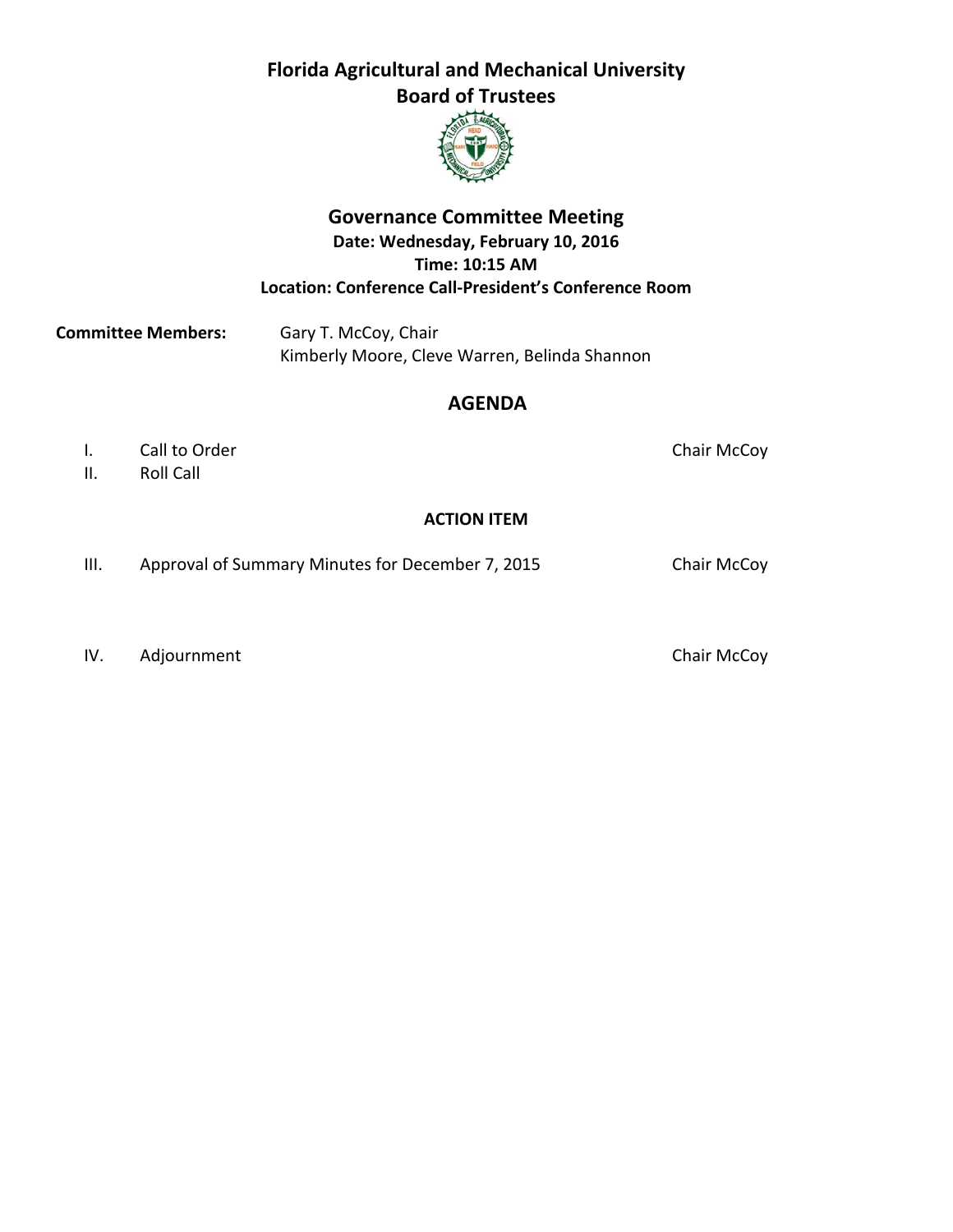

# **Florida Agricultural and Mechanical University Board of Trustees ACTION ITEM**

## **Governance Committee Date: Wednesday, February 10, 2016 Agenda Item: III**

| <b>Item Origination and Authorization</b> |                        |                          |              |
|-------------------------------------------|------------------------|--------------------------|--------------|
| Policy                                    | Award of Bid           | <b>Budget Amendment</b>  | Change Order |
| <b>Resolution</b>                         | Contract               | Grant                    | Other        |
|                                           |                        |                          |              |
| <b>Action of Board</b>                    |                        |                          |              |
| Approved                                  | Approved w/ Conditions | Continued<br>Disapproved | Withdrawn    |

**Subject:** Governance Committee Minutes for December 7, 2015

**Rationale:** In accordance with Florida Statutes, a governmental body shall prepare and keep minutes or make a tape recording of each open meeting of the body.

**Attachments:** Minutes of December 7, 2015

**Recommendation:** Approve the minutes of December 7, 2015.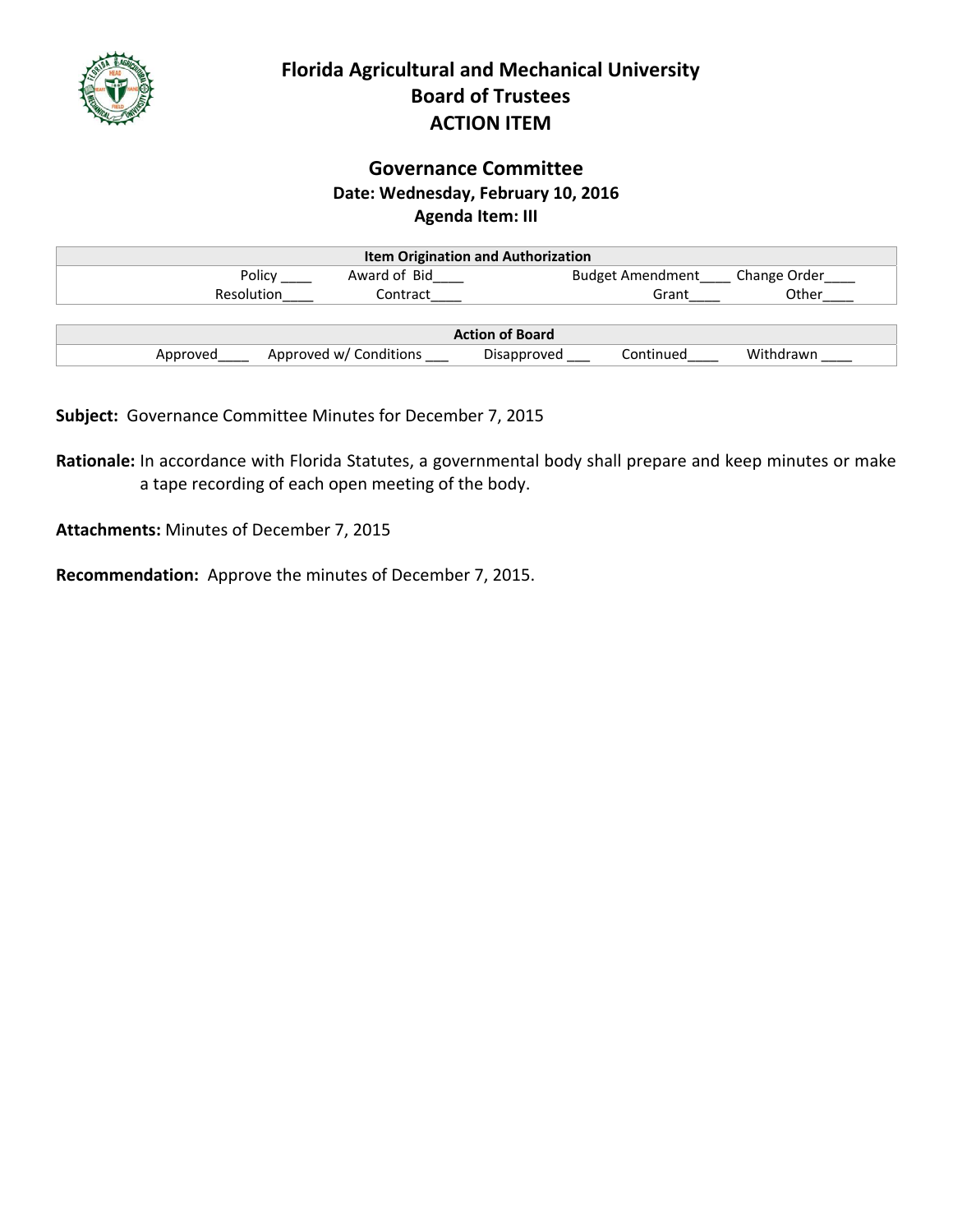

# **Governance Committee Minutes Trustee Torey Alston, Chair**

## **Date: Monday, December 7, 2015**

The telephonic meeting was called to order by Chair Torey Alston at 9 a.m. Attorney Linda Barge-Miles called the roll.

**Committee Members Present**: Trustee Alston, Trustee Warren, Trustee Moore

**Committee Member(s) Absent:** Trustee White, Trustee Shannon

**Others Attending:** President Mangum, Trustee Washington

#### **Action Items**

#### **Approval of the Committee Minutes**

The first action item was the adoption of the minutes of the prior committee meeting. The motion to approve the minutes was made by Trustee Moore and seconded by Trustee Warren.

The motion carried unanimously.

#### **Approval of the Role of Governance Committee**

The next recommended action item was a motion to modify the Operating Procedures to clarify the responsibilities of the Governance Committee. The responsibilities will include approving annually a charter for standing Board committees, reviewing periodically Board Operating Procedures, initiating Board training, when appropriate, evaluating the Board's performance, periodically reviewing Board of Trustees' governance, overseeing University Collective Bargaining agreements, and recommending Board regulations pertaining to employees of the University and overseeing public and governmental bodies.

The motion to approve the recommendation was made by Trustee Moore and seconded by Trustee Warren.

The motion carried unanimously.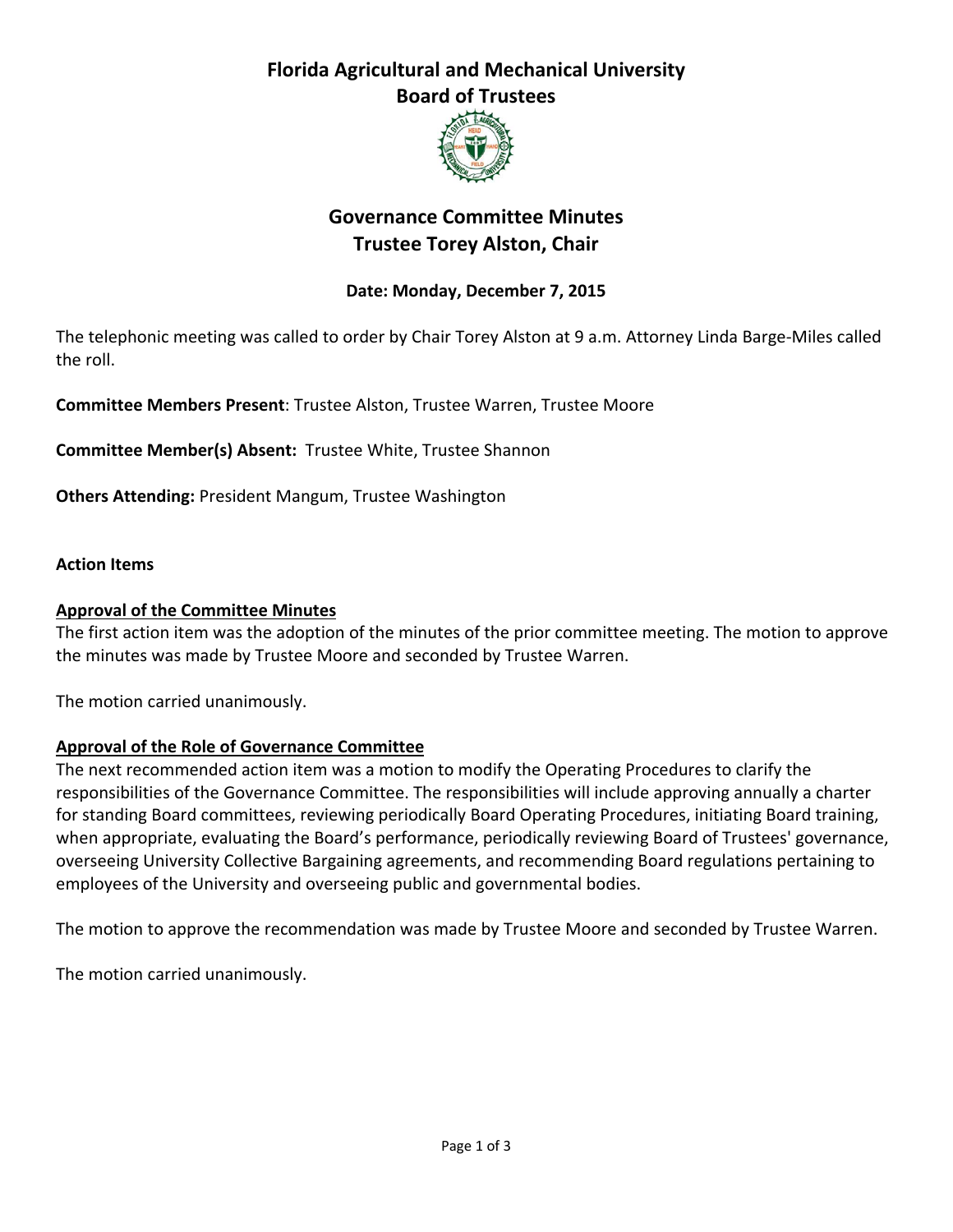

### **Approval of the Special Committee on Governance as a Standing Committee**

The third action item was a recommendation to establish the Special Committee on Governance as a standing committee. The committee reviewed the backup information provided by Attorney Barge‐Miles and staff regarding the structure of other governance committees within the SUS as well as some information on governance provided by AGB.

The motion carried unanimously.

#### **Approval of Changes to the Operating Procedures**

Trustee Moore presented a recommendation to make five changes to the Operation Procedures. These changes will ensure that five critical items are codified in a single document.

The motion was moved by Trustee Warren and seconded by Trustee Moore.

The motion carried unanimously.

### Approval of the Amendment to Operating Procedures to Require a Motion to Extend the Time or to make a **Formal Announcement that Time will be extended**

Trustee Washington presented this action item. The recommendation was to require a motion to extend time or make a formal announcement that the time will be extended at a Board meeting when the meeting was set to adjourn and that the Operating Procedures are to be amended to reflect such modification.

The motion carried unanimously.

#### Approval of the Amendment to Operating Procedures to Clarify that the Vice Chair will Serve as Chair in the **of Vacancy of the Chair**

The Committee considered a recommendation to amend Section 3.4 of the Operating Procedures by adding that the vice chair will act in the vacancy of the chair.

The motion was moved by Trustee Warren and seconded by Trustee Moore.

The motion carried unanimously.

#### **Recommending Approval of Changes to Board Operating Procedures to the Full Board**

The three changes to the Operating Procedures approved today by the Governing Committee require a twothirds vote of the full Board. The committee approved a motion to recommend these three changes to the Operating Procedures to the full Board for approval.